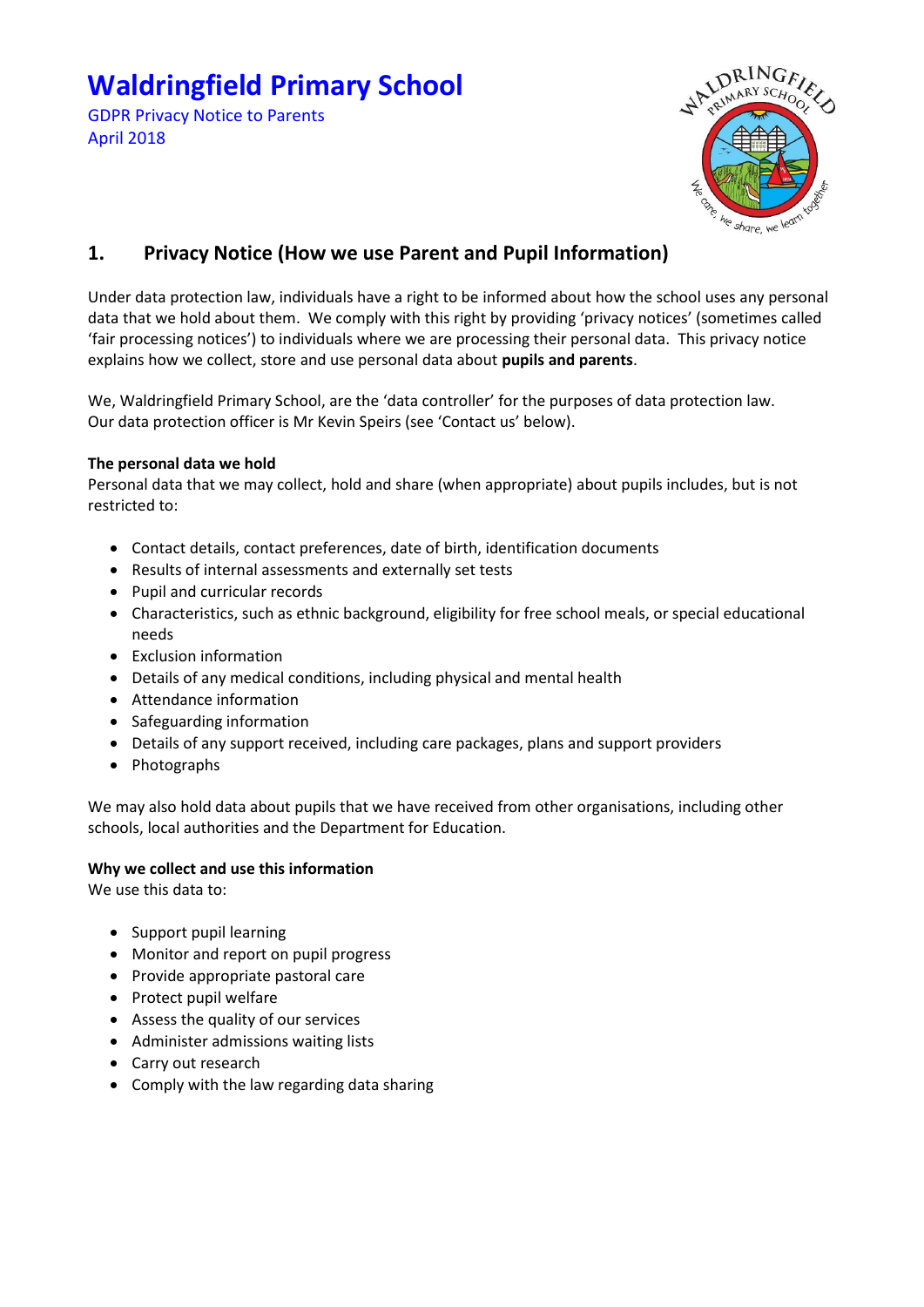# **Our lawful basis on which we process this information**

We only collect and use pupils' personal data when the law allows us to. Most commonly, we process it where:

- We need to comply with a legal obligation
- We need it to perform an official task in the public interest
- It is in the legitimate interest of the school

Less commonly, we may also process pupils' personal data in situations where:

- We have obtained consent to use it in a certain way
- We need to protect the individual's vital interests (or someone else's interests)
- There are health or medical safeguards in place

Where we have obtained consent to use pupils' personal data, this consent can be withdrawn at any time. We will make this clear when we ask for consent, and explain how consent can be withdrawn.

Some of the reasons listed above for collecting and using pupils' personal data overlap, and there may be several grounds which justify our use of this data.

#### **Collecting this information**

While the majority of information we collect about pupils is mandatory, there is some information that can be provided voluntarily.

Whenever we seek to collect information from you or your child, we make it clear whether providing it is mandatory or optional. If it is mandatory, we will explain the possible consequences of not complying.

#### **When should this information be provided**

We expect to be in receipt of your child's data on entry to the school. If our systems are updated or change, we will re-issue consent forms. It is your obligation to ensure the date we hold is accurate and that we are notified of any changes.

#### **Storing this information**

We keep personal information about pupils while they are attending our school. We may also keep it beyond their attendance at our school if this is necessary in order to comply with our legal obligations. Please see the *[Information and Records Management Society's Toolkit for Schools](http://irms.org.uk/?page=schoolstoolkit&terms=%22toolkit+and+schools%22)* for further information on how long we keep information about pupils.

#### **Who we share this information with**

We do not share information about pupils with any third party without consent unless the law and our policies allow us to do so.

Where it is legally required, or necessary (and it complies with data protection law) we may share personal information about pupils with:

- Our local authority to meet our legal obligations to share certain information with it, such as safeguarding concerns and exclusions
- The Department for Education- to share census and pupil assessment data
- The pupil's family and representatives
- Educators and examining bodies
- OFSTED
- Health authorities
- Health and social welfare organisations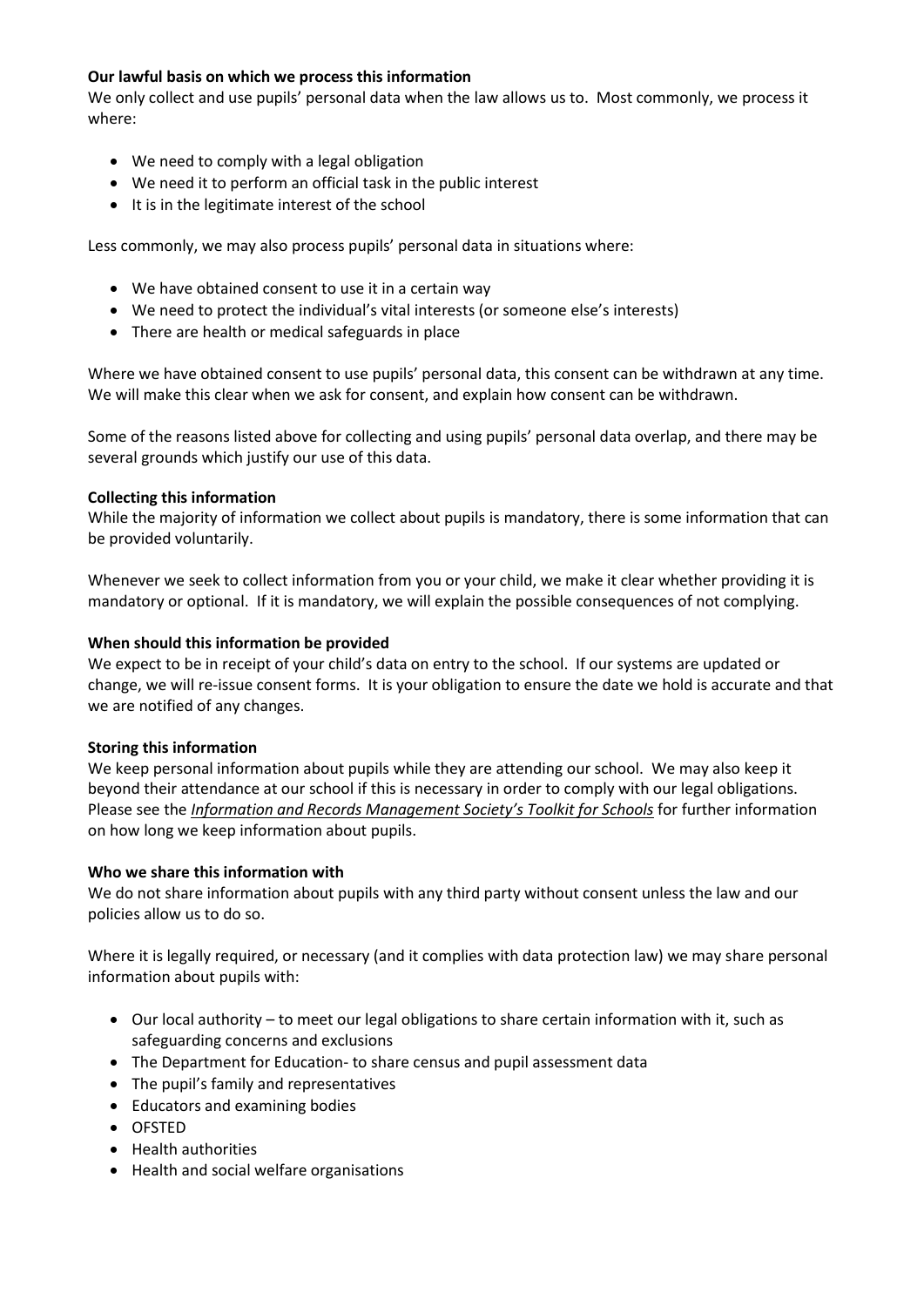- Professional advisers and consultants
- Charities and voluntary organisations
- Police forces, courts, tribunals
- Professional bodies
- Future schools that your child may attend

We may also share personal information about pupils with information management systems such as Pupil Asset, SIMS and Tapestry to enable us to carry out our official functions in the public interest.

#### **National Pupil Database**

We are required to provide information about pupils to the Department for Education as part of statutory data collections such as the school census

Some of this information is then stored in the [National Pupil Database](https://www.gov.uk/government/publications/national-pupil-database-user-guide-and-supporting-information) (NPD), which is owned and managed by the Department and provides evidence on school performance to inform research.

The database is held electronically so it can easily be turned into statistics. The information is securely collected from a range of sources including schools, local authorities and exam boards.

The Department for Education may share information from the NPD with other organisations which promote children's education or wellbeing in England. Such organisations must agree to strict terms and conditions about how they will use the data.

For more information, see the Department's webpage on [how it collects and shares research data.](https://www.gov.uk/data-protection-how-we-collect-and-share-research-data) You can als[o contact the Department for Education](https://www.gov.uk/contact-dfe) with any further questions about the NPD.

#### **Requesting access to your personal data**

Individuals have a right to make a **'subject access request'** to gain access to personal information that the school holds about them.

Parents/carers can make a request with respect to their child's data where the child is not considered mature enough to understand their rights over their own data (usually under the age of 12), or where the child has provided consent. Parents also have the right to make a subject access request with respect to any personal data the school holds about them.

If you make a subject access request, and if we do hold information about you or your child, we will:

- Give you a description of it
- Tell you why we are holding and processing it, and how long we will keep it for
- Explain where we got it from, if not from you or your child
- Tell you who it has been, or will be, shared with
- Let you know whether any automated decision-making is being applied to the data, and any consequences of this
- Give you a copy of the information in an intelligible form

Individuals also have the right for their personal information to be transmitted electronically to another organisation in certain circumstances.

If you would like to make a request please contact our data protection officer.

Parents/carers also have a legal right to access to their child's **educational record**. To request access, please contact Mrs Sarah Wood, Headteacher at the school.